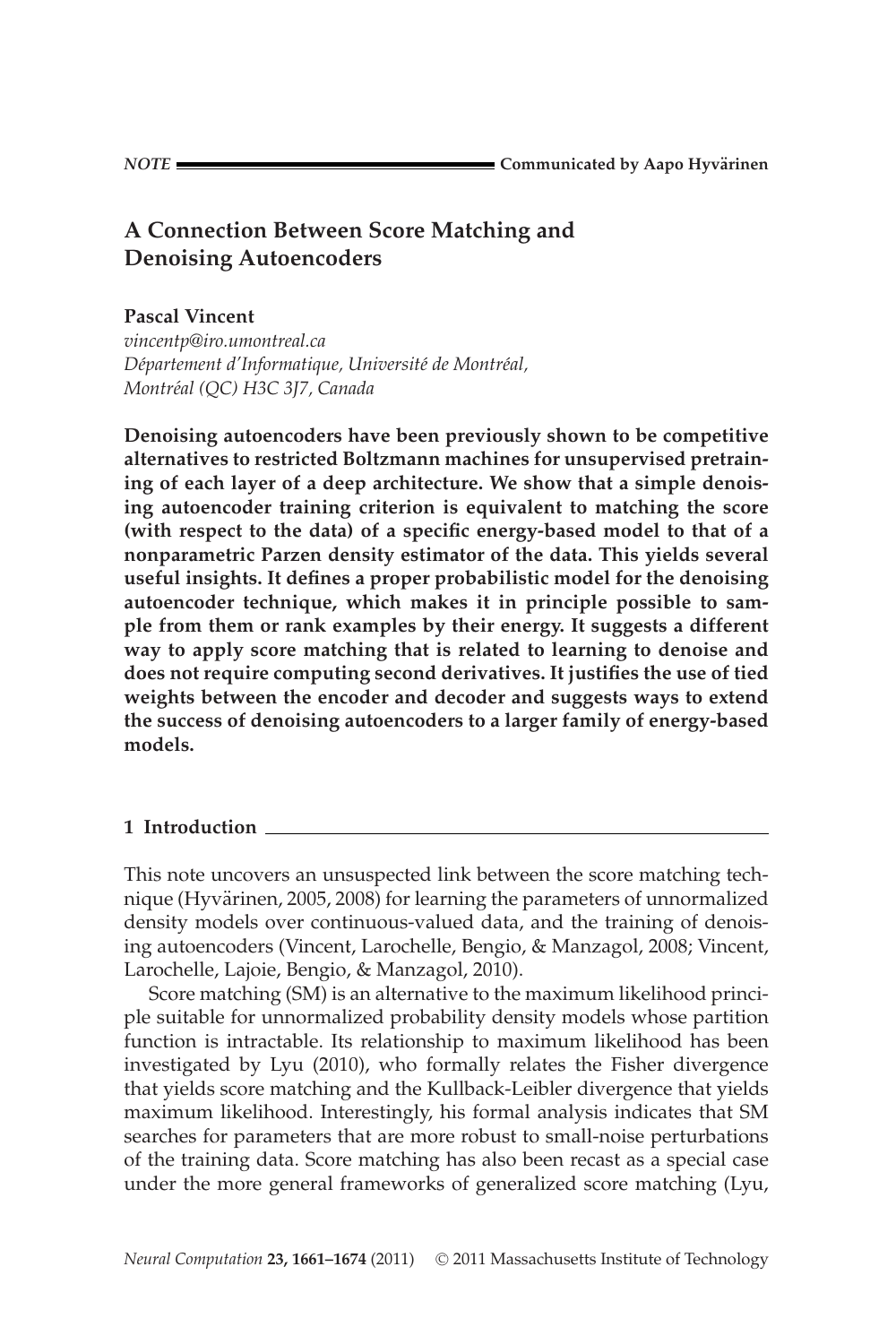2010; Marlin, Swersky, Chen, & de Freitas, 2010) and minimum probability flow (Sohl-Dickstein et al., 2009), allowing generalizations of SM to discrete distributions (Hyvärinen, 2007b; Lyu, 2010; Sohl-Dickstein et al., 2009). The minimum probability flow paradigm is particularly interesting as it unifies several recent alternative parameter estimation methods, for both continuous and discrete data, under a single unified view.<sup>1</sup> Recently, Kingma and LeCun (2010) investigated a regularized form of SM that adds a specific regularization term to the original SM objective. Its relationship to this work is discussed in detail in section 5.

Denoising autoencoders (DAE) were proposed by Vincent et al. (2008) as a simple and competitive alternative to the contrastive-divergencetrained restricted Boltzmann Machines (RBM) used by Hinton, Osindero, and Teh (2006) for pretraining deep networks (Erhan et al., 2010; Vincent et al., 2010). Previous studies have already pointed out connections between SM and contrastive divergence (Hyvärinen, 2007a; Sohl-Dickstein et al., 2009), have connected SM to optimal denoising for gaussian noise with infinitesimal variance (Hyvärinen, 2008), and have shown that training gaussian binary RBM with SM is equivalent to training a regular (nondenoising) autoencoder with an additional regularization term (Swersky, 2010). This note, however, is the first to recast the training of a DAE as a form of regularized SM. This connection yields insights relevant to both research directions and suggests a novel parameter estimation technique that has its roots in both DAE and SM.

We begin with a brief presentation of the DAE architecture for continuous-valued inputs in section 2 and the SM technique in section 3. This allows us to introduce our formalism and precise terminology. In section 4, we connect the denoising autoencoder objective to SM. We conclude by a discussion on how our findings advance our understanding of both approaches.

**1.1 Notation.** We are interested in techniques that learn the parameters θ of a model by minimizing some objective function *J* (θ). For uniformity of notation, all distributions will be represented by their probability density functions (pdf) on  $\mathbb{R}^d$ . The pdf for discrete distributions will be expressed with Dirac-deltas δ.

<sup>&</sup>lt;sup>1</sup>Specifically SM (Hyvärinen, 2005), minimum velocity learning (Movellan, 2008), and certain forms of contrastive divergence (Hinton, 2002; Welling & Hinton, 2002) are all recast as minimizing the Kullback-Leibler divergence between the data distribution and the distribution obtained after running, for infinitesimal time, a dynamic that would transform it into the model distribution (Sohl-Dickstein et al., 2009).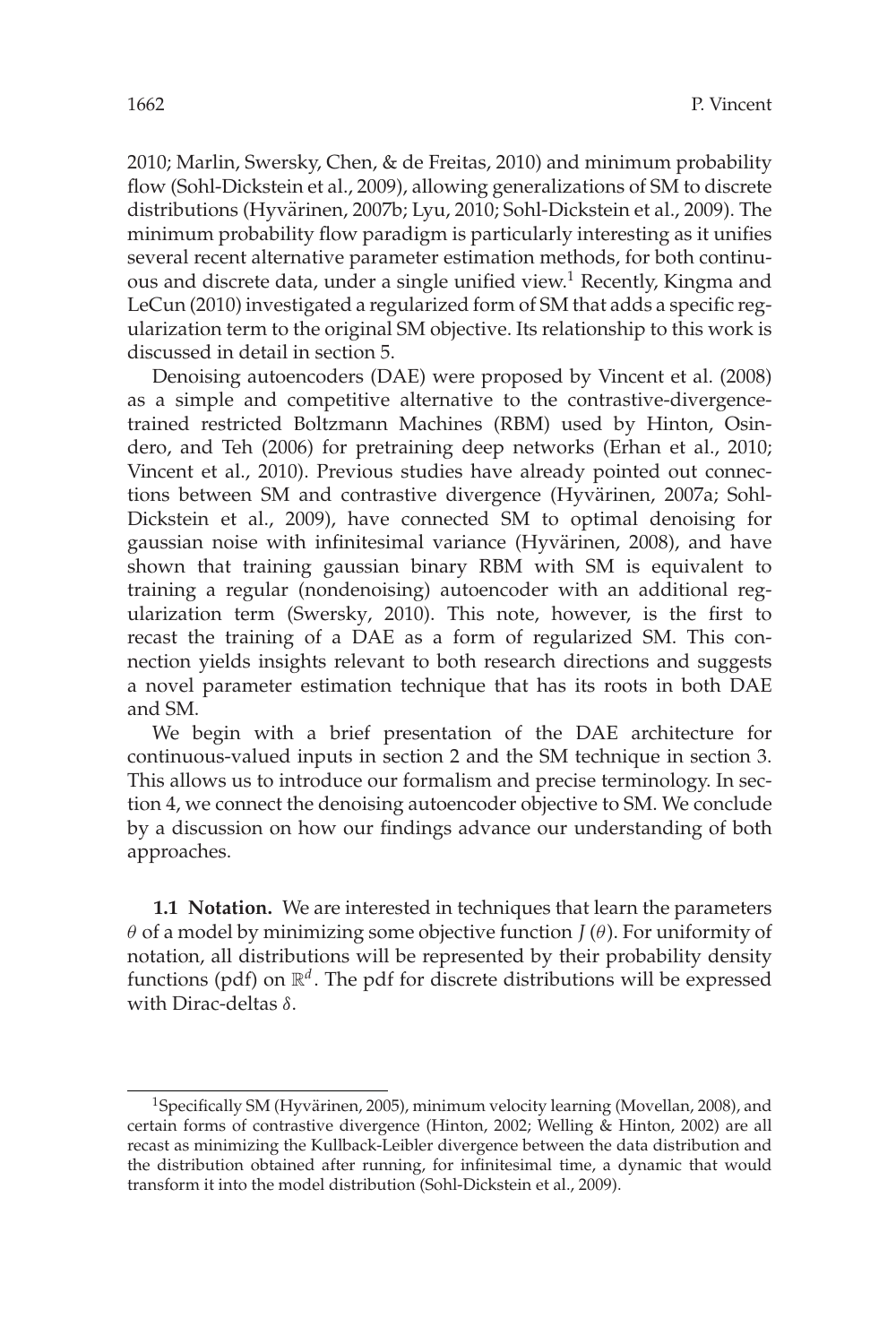| $q(\mathbf{x})$                                                                                                                         | Unknown <i>true</i> pdf. $\mathbf{x} \in \mathbb{R}^d$                                                                |
|-----------------------------------------------------------------------------------------------------------------------------------------|-----------------------------------------------------------------------------------------------------------------------|
| $D_n = \{x^{(1)}, \ldots, x^{(n)}\}$                                                                                                    | Training set: i.i.d. sample from $q$                                                                                  |
| $q_0(\mathbf{x}) = \frac{1}{n} \sum_{i=1}^n \delta(\ \mathbf{x} - \mathbf{x}^{(i)}\ )$                                                  | Empirical pdf associated with $D_n$                                                                                   |
| $q_{\sigma}(\tilde{\mathbf{x}} \mathbf{x}) = \frac{1}{(2\pi)^{d/2}\sigma^d}e^{-\frac{1}{2\sigma^2}\ \tilde{\mathbf{x}}-\mathbf{x}\ ^2}$ | Smoothing kernel or noise model:<br>isotropic gaussian of variance $\sigma^2$                                         |
| $q_{\sigma}(\tilde{\mathbf{x}}, \mathbf{x}) = q_{\sigma}(\tilde{\mathbf{x}} \mathbf{x})q_0(\mathbf{x})$                                 | Joint pdf                                                                                                             |
| $q_{\sigma}(\tilde{\mathbf{x}}) = \frac{1}{n} \sum_{t=1}^{n} q_{\sigma}(\tilde{\mathbf{x}}   \mathbf{x}^{(t)})$                         | Parzen density estimate based on $D_n$<br>obtainable by marginalizing<br>$q_{\sigma}(\tilde{\mathbf{x}}, \mathbf{x})$ |
| $p(\mathbf{x}; \theta)$                                                                                                                 | Density model with parameters $\theta$                                                                                |
| $J_1 \smile J_2$                                                                                                                        | Means $J_1(\theta)$ and $J_2(\theta)$ are equivalent                                                                  |
|                                                                                                                                         | optimization objectives <sup>2</sup>                                                                                  |
| $\mathbb{E}_{q(\mathbf{x})}[g(\mathbf{x})] = \int_{\mathbf{x}} q(\mathbf{x})g(\mathbf{x})d\mathbf{x}$                                   | Expectation with respect to<br>distribution $q$                                                                       |
| $\langle \mathbf{u}, \mathbf{v} \rangle = \sum_i \mathbf{u}_i \mathbf{v}_i$                                                             | Dot product between two vectors                                                                                       |
| $  u   = \sqrt{\langle u, u \rangle}$                                                                                                   | Euclidean norm of vector <b>u</b>                                                                                     |
| softplus(x) = $\log(1 + e^x)$                                                                                                           | Will be applied elementwise to<br>vectors                                                                             |
| sigmoid(x) = $\frac{1}{1+e^{-x}}$ = softplus'(x)                                                                                        | Will be applied elementwise to<br>vectors                                                                             |
| I                                                                                                                                       | Identity matrix                                                                                                       |
| $\mathbf{W}^T$                                                                                                                          | Transpose of matrix W                                                                                                 |
| $\mathbf{W}_i$                                                                                                                          | Vector for <i>i</i> th row of W                                                                                       |
| $\mathbf{W}_{\cdot,j}$                                                                                                                  | Vector for <i>j</i> th column of $W$                                                                                  |
|                                                                                                                                         |                                                                                                                       |

#### **2 Denoising Autoencoders**

Denoising autoencoders (DAEs) are a simple modification of classical autoencoder neural networks that are trained not to reconstruct their input but rather to denoise an artificially corrupted version of their input (Vincent et al., 2008, 2010). Whereas an overcomplete regular autoencoder can easily learn a useless identity mapping, a DAE must extract more useful features in order to solve the much harder denoising problem. DAEs have proven to be an empirically successful alternative to restricted Boltzmann machines (RBM) for pretraining deep networks (Vincent et al., 2008, 2010; Erhan et al., 2010). Denoising autoencoders have also been used in different contexts in the earlier works of LeCun (1987); Gallinari, LeCun, Thiria, and Fogelman-Soulie (1987); and Seung (1998).

<sup>&</sup>lt;sup>2</sup>Equivalence will be asserted when  $J_2 = \alpha J_1 + \beta$  with  $\alpha > 0$ ,  $\beta \in \mathbb{R}$ . Indeed, a gradient-based optimization algorithm, when starting from some initial  $\theta$  value, should land in the exact same minimum whether optimizing  $J_1$  or  $J_2$  (this may, however, require learning rate adjustment to compensate for scaling factor  $\alpha$ ).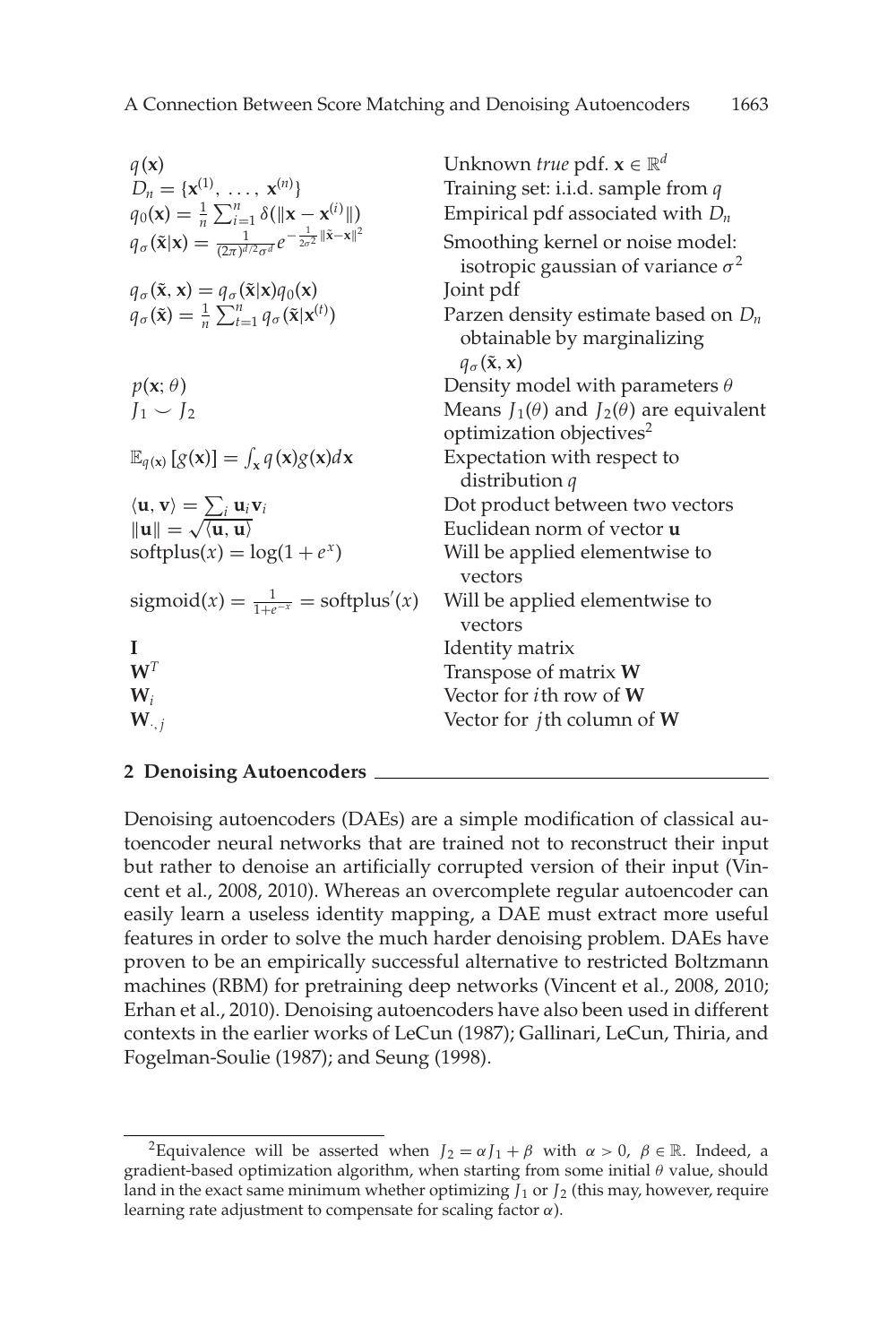In this study, we consider the denoising version of a simple classical autoencoder that uses a single sigmoidal hidden layer. Since data points originate from a continuous real valued distribution, it is natural to use a linear decoder with a squared reconstruction loss.<sup>3</sup> We will be using tied weights whereby encoder and decoder share the same linear transformation parameters. The considered corruption is additive isotropic gaussian noise. A detailed description of the architecture follows:

- A training input  $\mathbf{x} \in D_n$  is first corrupted by additive gaussian noise of covariance σ<sup>2</sup>**I**, yielding corrupted input **x** = **x** +  $\epsilon$ ,  $\epsilon$  ∼  $\mathcal{N}(0, \sigma^2$ **I**). This corresponds to conditional density  $q_{\sigma}(\tilde{\mathbf{x}}|\mathbf{x}) = \frac{1}{(2\pi)^{d/2}\sigma^d}e^{-\frac{1}{2\sigma^2}||\tilde{\mathbf{x}}-\mathbf{x}||^2}$ .
- The corrupted version  $\tilde{x}$  is encoded into a hidden representation **h** ∈  $\mathbb{R}^{d_h}$  through an affine mapping followed by a nonlinearity:  $\mathbf{h} = \text{encode}(\tilde{\mathbf{x}}) = \text{sigmoid}(\mathbf{W}\tilde{\mathbf{x}} + \mathbf{b})$ , where  $\tilde{\mathbf{x}} \in \mathbb{R}^d$ ,  $\mathbf{h} \in (0, 1)^{d_h}$ , **W** is a  $d_h \times d$  matrix and  $\mathbf{b} \in \mathbb{R}^{d_h}$ .
- The hidden representation **h** is decoded into reconstruction **x r** through affine mapping:  $\mathbf{x}^{\mathbf{r}} = \text{decode}(\mathbf{h}) = \mathbf{W}^T \mathbf{h} + \mathbf{c}$ , where  $\mathbf{c} \in \mathbb{R}^d$ .
- The parameters  $\theta = \{W, b, c\}$  are optimized so that the expected squared reconstruction error  $||x^{r} - x||^{2}$  is minimized, that is, the objective function being minimized by such a DAE is

$$
J_{DAE\sigma}(\theta) = \mathbb{E}_{q_{\sigma}(\tilde{\mathbf{x}}, \mathbf{x})}[\|\text{decode}(\text{encode}(\tilde{\mathbf{x}})) - \mathbf{x}\|^2]
$$
  
= 
$$
\mathbb{E}_{q_{\sigma}(\tilde{\mathbf{x}}, \mathbf{x})}[\|\mathbf{W}^T \text{sigmoid}(\mathbf{W}\tilde{\mathbf{x}} + \mathbf{b}) + \mathbf{c} - \mathbf{x}\|^2].
$$
 (2.1)

### **3 Score Matching**

**3.1 Explicit Score Matching.** Score matching was introduced by Hyvärinen (2005) as a technique to learn the parameters  $\theta$  of probability density models *p*(**x**; θ) with intractable partition function *Z*(θ), where *p* can be written as

$$
p(\mathbf{x}; \theta) = \frac{1}{Z(\theta)} \exp(-E(\mathbf{x}; \theta)).
$$

*E* is called the energy function. Following Hyvärinen (2005), we will call score the gradient of the log density with respect to the data vector:  $\psi$ (**x**;  $\theta$ ) =  $\frac{\partial \log p(x;\theta)}{\partial x}$ . Beware that this use differs slightly from traditional statistics terminology where score usually refers to the derivative of the log likelihood with respect to parameters, whereas here we are talking about a score with respect to the data. The core principle of SM (Hyvärinen, 2005) is to learn  $\theta$  so that  $\psi$ (**x**;  $\theta$ ) =  $\frac{\partial \log p(x;\theta)}{\partial x}$  best matches the corresponding score

<sup>&</sup>lt;sup>3</sup>As opposed to a linear+sigmoid decoder with a Bernoulli cross-entropy loss, which would be the preferred choice for binary input.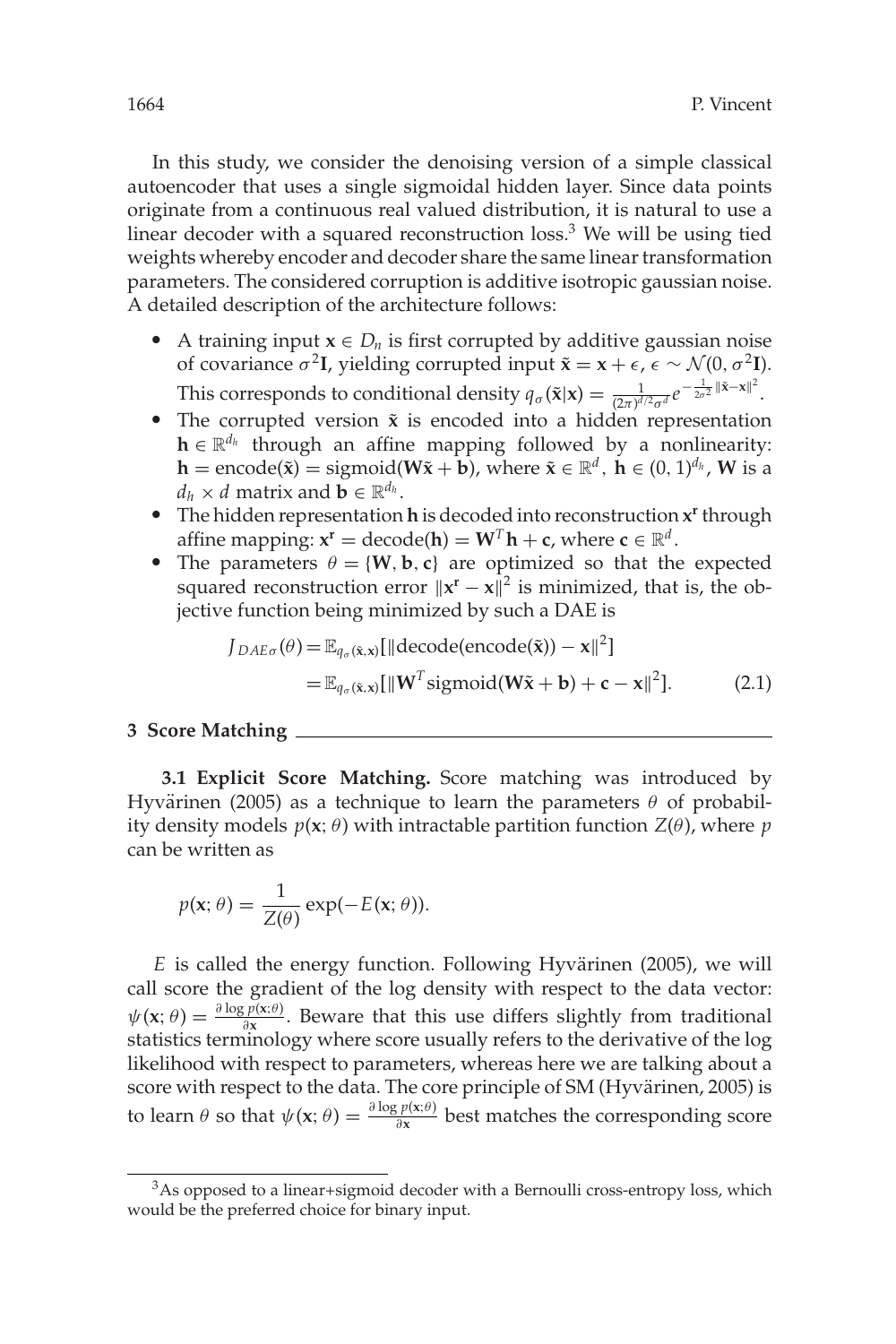of the true distribution:  $\frac{\partial \log q(x)}{\partial x}$ . The corresponding objective function to be minimized is the expected squared error between these two vectors:

$$
J_{ESMq}(\theta) = \mathbb{E}_{q(\mathbf{x})} \left[ \frac{1}{2} \left\| \psi(\mathbf{x}; \theta) - \frac{\partial \log q(\mathbf{x})}{\partial \mathbf{x}} \right\|^2 \right].
$$

We refer to this formulation as explicit score matching (ESM).

Note that the score  $\psi$ (**x**;  $\theta$ ) does not depend on troublesome  $Z(\theta)$ . But since *q* is unknown, we do not have explicit regression targets  $\frac{\partial \log q(x)}{\partial x}$ . Hyvärinen (2005) mentions in passing that nonparametric methods might be used to estimate those, and we shall later pay closer attention to this possibility.

**3.2 Implicit Score Matching.** Hyvärinen (2005) instead proceeds by proving the following remarkable property:

$$
\mathbb{E}_{q(\mathbf{x})} \left[ \frac{1}{2} \left\| \psi(\mathbf{x}; \theta) - \frac{\partial \log q(\mathbf{x})}{\partial \mathbf{x}} \right\|^2 \right]
$$
\n
$$
= \mathbb{E}_{q(\mathbf{x})} \left[ \frac{1}{2} \left\| \psi(\mathbf{x}; \theta) \right\|^2 + \sum_{i=1}^d \frac{\partial \psi_i(\mathbf{x}; \theta)}{\partial \mathbf{x}_i} \right] + C_1,
$$
\n(3.1)

where  $\psi_i(\mathbf{x}; \theta) = \psi(\mathbf{x}; \theta)_i = \frac{\partial \log p(\mathbf{x}; \theta)}{\partial \mathbf{x}_i}$ , and  $C_1$  is a constant that does not depend on θ. This yields an implicit SM objective *JI SMq* that no longer requires having an explicit score target for *q* but is nevertheless equivalent to  $J_{ESMq}$ . Hyvärinen (2005) formally shows that provided  $q(\mathbf{x})$  and  $\psi(\mathbf{x}; \theta)$ satisfy some weak regularity conditions, $4$  we have

$$
J_{ESMq} \sim J_{ISMq}.
$$
\n(3.2)

**3.3 Finite Sample Version of Implicit Score Matching.** Since we only have samples  $D_n$  from  $q$ , Hyvärinen proposes to optimize the finite sample version of *JI SMq* which, following our notation, we shall write as *JI SMq*<sup>0</sup> :

$$
J_{ISMq_0}(\theta) = \mathbb{E}_{q_0(\mathbf{x})} \left[ \frac{1}{2} \left\| \psi(\mathbf{x}; \theta) \right\|^2 + \sum_{i=1}^d \frac{\partial \psi_i(\mathbf{x}; \theta)}{\partial \mathbf{x}_i} \right]
$$
  
= 
$$
\frac{1}{n} \sum_{t=1}^n \left( \frac{1}{2} \left\| \psi(\mathbf{x}^{(t)}; \theta) \right\|^2 + \sum_{i=1}^d \frac{\partial \psi_i(\mathbf{x}^{(t)}; \theta)}{\partial \mathbf{x}_i} \right).
$$
(3.3)

<sup>&</sup>lt;sup>4</sup>Namely,  $q(\mathbf{x})$  and  $\psi(\mathbf{x}; \theta)$  are differentiable,  $\mathbb{E}_{q(\mathbf{x})}[\|\frac{\partial \log q(\mathbf{x})}{\partial \mathbf{x}}\|^2]$  is finite, and for any  $\theta$ ,  $\mathbb{E}_{q(\mathbf{x})}[\|\psi(\mathbf{x};\theta)\|^2]$  is finite and  $\lim_{\|\mathbf{x}\|\to\infty} q(\mathbf{x})\psi(\mathbf{x};\theta) = 0.$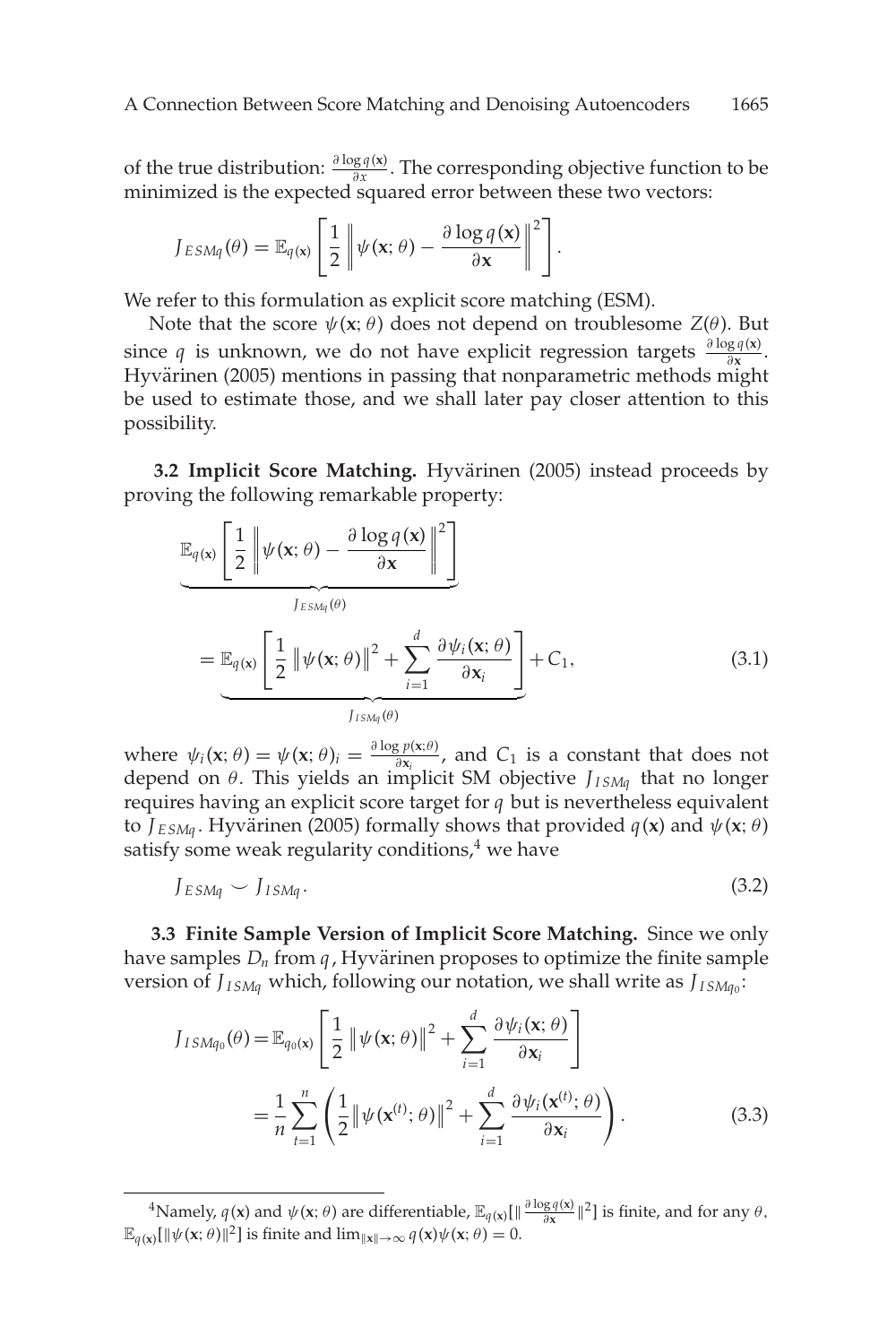*J*<sub>*ISMq*<sup>0</sup></sub> is asymptotically equivalent to *J*<sub>*ISMq*</sub> when  $n \to \infty$  and hence asymptotically equivalent to objective *J E SMq* . This can be summarized as

$$
J_{ESMq} \smile J_{ISMq} \smile \lim_{n \to \infty} J_{ISMq_0}.
$$
\n(3.4)

What happens in the transition from *J*<sub>*ISMq*</sub></sub> to finite-sample version *J*<sub>*ISMq*0</sub> is, however, not entirely clear. Concerns regarding the stability of the resulting criterion were raised by Kingma and LeCun (2010), who instead propose optimizing a regularized version of *JI SMq*<sup>0</sup> ,

$$
J_{ISMreg}(\theta) = J_{ISMq_0}(\theta) + \lambda \frac{1}{n} \sum_{t=1}^{n} \sum_{i=1}^{d} \left( \frac{\partial \psi_i(\mathbf{x}^{(t)}; \theta)}{\partial \mathbf{x}_i} \right)^2, \tag{3.5}
$$

where the strength of the additional regularization term is controlled by hyperparameter λ. The relationship between this criterion and the criteria we propose below are further discussed in section 5.

#### **4 Linking Score Matching to the Denoising Autoencoder Objective**

**4.1 Matching the Score of a Nonparametric Estimator.** The possibility of matching the score  $\psi$ (**x**;  $\theta$ ) with an explicit target score for *q* obtained through nonparametric estimation was mentioned but not pursued in Hyvärinen (2005). We now examine this possibility more closely. Explicitly matching  $\psi$ (**x**;  $\theta$ ) with the score of Parzen windows density estimator  $q_{\sigma}(\tilde{\mathbf{x}})$  yields the following objective:

$$
J_{ESMq_{\sigma}}(\theta) = \mathbb{E}_{q_{\sigma}(\tilde{\mathbf{x}})} \left[ \frac{1}{2} \left\| \psi(\tilde{\mathbf{x}}; \theta) - \frac{\partial \log q_{\sigma}(\tilde{\mathbf{x}})}{\partial \tilde{\mathbf{x}}} \right\|^2 \right].
$$
 (4.1)

For  $\sigma > 0$ ,  $q_{\sigma}$  is differentiable, decreases to 0 at infinity, and  $\mathbb{E}_{q_{\sigma}(\bar{\mathbf{x}})}[\|\frac{\partial \log q_{\sigma}(\bar{\mathbf{x}})}{\partial \bar{\mathbf{x}}}]|^{2}]$  is finite. All regularity conditions are satisfied, so the same equivalence with ISM as in equation 3.2 holds:

$$
J_{ESMq_{\sigma}} \smile J_{ISMq_{\sigma}}.\tag{4.2}
$$

Note that this equivalence breaks in the limit  $\sigma \to 0$  because  $q_{\sigma}$  no longer satisfies these regularity conditions and  $J_{ESMq\sigma}$  can no longer be computed (whereas  $J_{ISMq_{\sigma}}$  remains well behaved).

**4.2 Denoising Score Matching.** Let us now consider a slightly different objective, which is inspired by both the SM principle and the DAE approach of using pairs of clean and corrupted examples  $(x, \tilde{x})$ . For joint density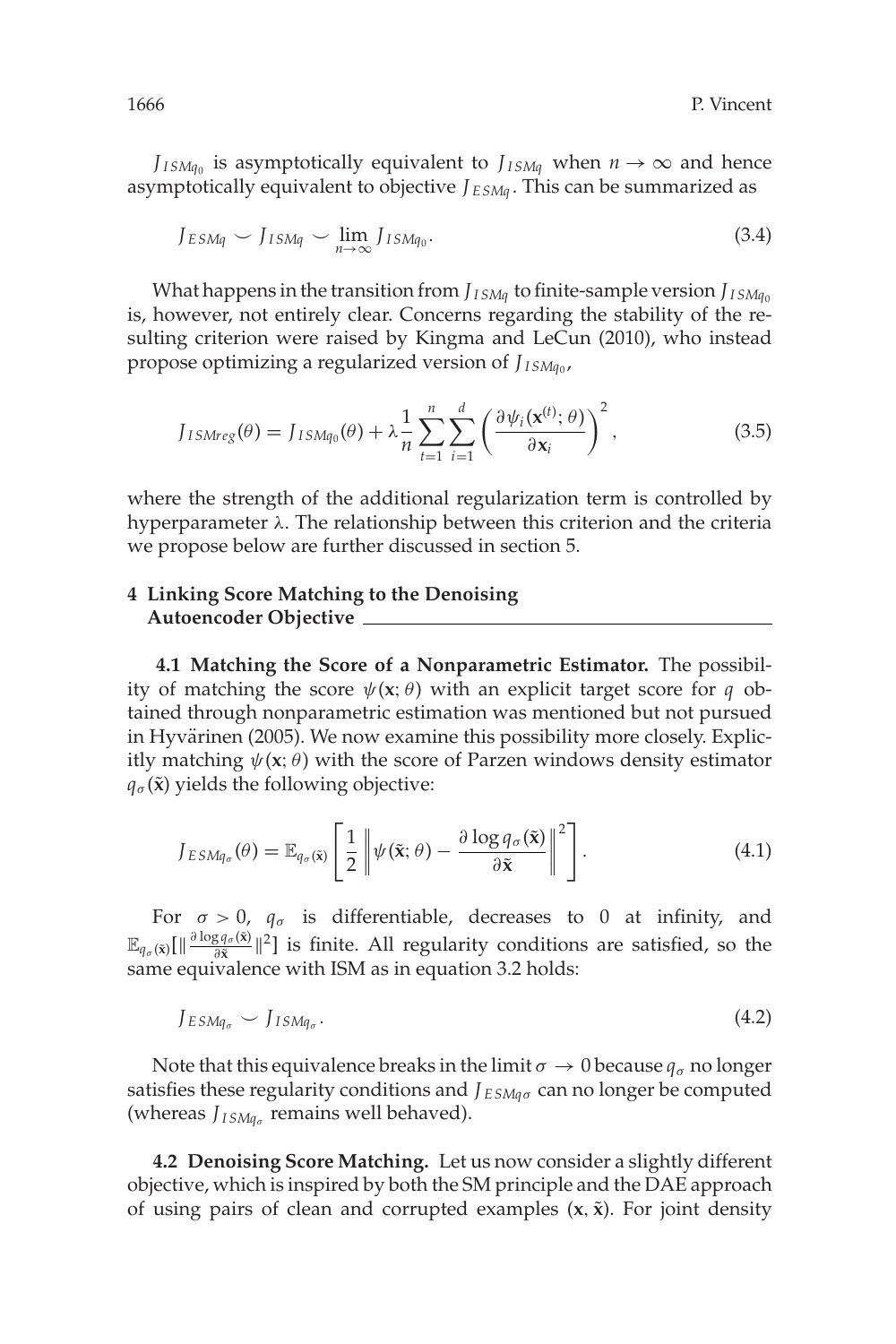$q_{\sigma}(\tilde{\mathbf{x}}, \mathbf{x}) = q_{\sigma}(\tilde{\mathbf{x}}|\mathbf{x})q_0(\mathbf{x})$ , we define the following denoising score matching (DSM) objective:

$$
J_{DSMq_{\sigma}}(\theta) = \mathbb{E}_{q_{\sigma}(\mathbf{x}, \tilde{\mathbf{x}})} \left[ \frac{1}{2} \left\| \psi(\tilde{\mathbf{x}}; \theta) - \frac{\partial \log q_{\sigma}(\tilde{\mathbf{x}}|\mathbf{x})}{\partial \tilde{\mathbf{x}}} \right\|^2 \right].
$$
 (4.3)

The underlying intuition is that following the gradient  $\psi$  of the log density at some corrupted point,  $\tilde{x}$  should ideally move us toward the clean sample **x**. Note that with the considered gaussian kernel, we have

$$
\frac{\partial \log q_{\sigma}(\tilde{\mathbf{x}}|\mathbf{x})}{\partial \tilde{\mathbf{x}}} = \frac{1}{\sigma^2}(\mathbf{x} - \tilde{\mathbf{x}}).
$$
(4.4)

Direction  $\frac{1}{\sigma^2}(\mathbf{x} - \tilde{\mathbf{x}})$  clearly corresponds to moving from  $\tilde{\mathbf{x}}$  back toward clean sample **x**, and we want  $\psi$  to match that as best it can.

This objective, inspired by denoising autoencoders, is equivalent to explicit SM. Formally,

$$
J_{ESMq_{\sigma}} \smile J_{DSMq_{\sigma}}.\tag{4.5}
$$

The proof is in the appendix and does not depend on the particular form of  $q_{\sigma}(\tilde{\mathbf{x}}|\mathbf{x})$  as long as log  $q_{\sigma}(\tilde{\mathbf{x}}|\mathbf{x})$  is differentiable with respect to  $\tilde{\mathbf{x}}$ .

**4.3 An Energy Function That Yields the Denoising Autoencoder Objective.** Let us now choose for model *p* the form

$$
p(\mathbf{x}; \theta) = \frac{1}{Z(\theta)} \exp(-E(\mathbf{x}; \theta)),
$$
  
\n
$$
E(\mathbf{x}; \underbrace{\mathbf{W}, \mathbf{b}, \mathbf{c}}_{\theta}) = -\frac{\langle \mathbf{c}, \mathbf{x} \rangle - \frac{1}{2} ||\mathbf{x}||^2 + \sum_{j=1}^{d_h} \text{softplus} \left( \langle \mathbf{W}_j, \mathbf{x} \rangle + \mathbf{b}_j \right)}{\sigma^2}.
$$
 (4.6)

We then have

$$
\psi_i(\mathbf{x}; \theta) = \frac{\partial \log p(\mathbf{x}; \theta)}{\partial \mathbf{x}_i}
$$
  
=  $-\frac{\partial E}{\partial \mathbf{x}_i}$   
=  $\frac{1}{\sigma^2} \left( \mathbf{c}_i - \mathbf{x}_i + \sum_{j=1}^{d_h} \text{softplus}' ((\mathbf{W}_j, \mathbf{x}) + \mathbf{b}_j) \frac{\partial ((\mathbf{W}_j, \mathbf{x}) + \mathbf{b}_j)}{\partial \mathbf{x}_i} \right)$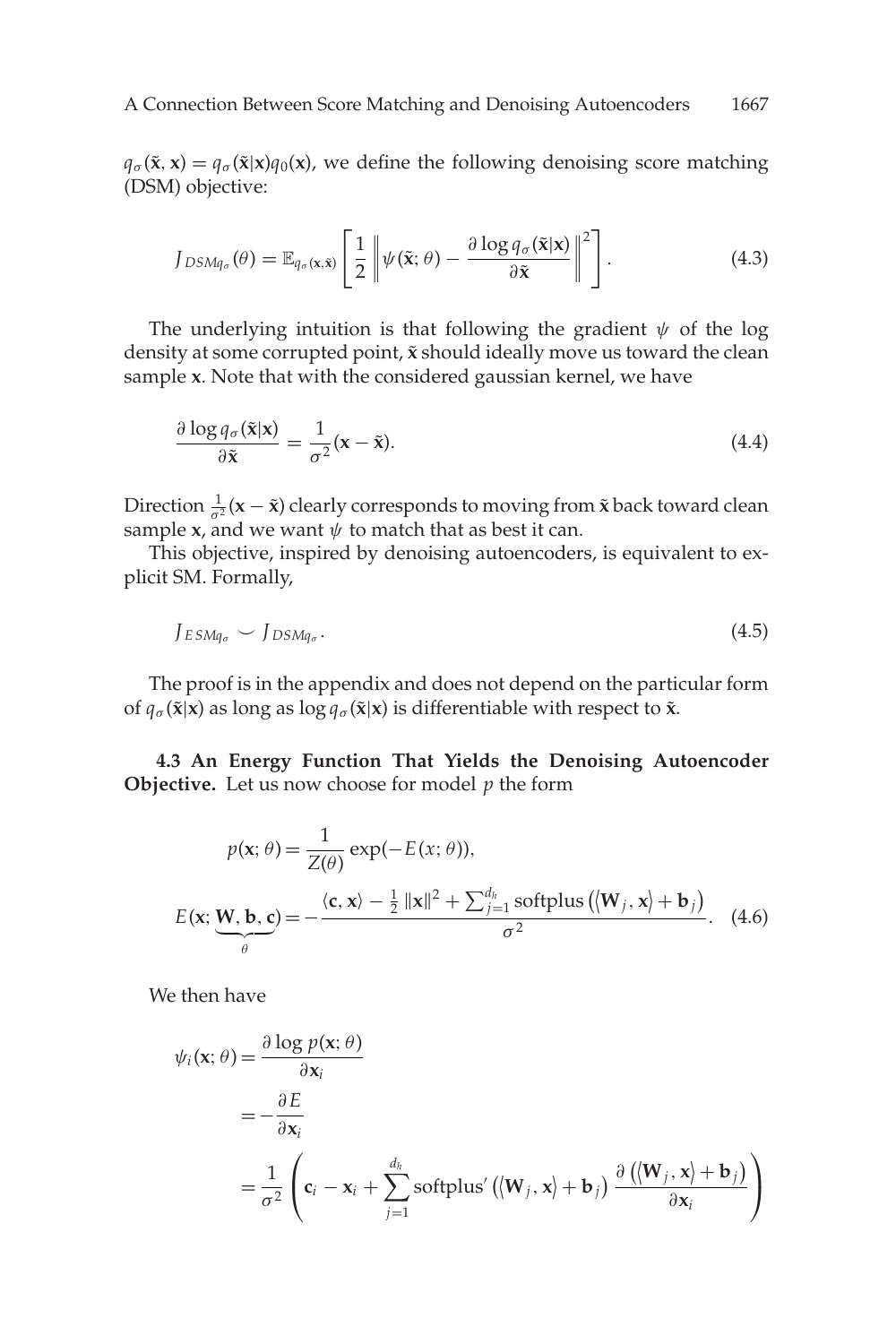1668 P. Vincent

$$
= \frac{1}{\sigma^2} \left( \mathbf{c}_i - \mathbf{x}_i + \sum_{j=1}^{d_h} \text{sigmoid} \left( \langle \mathbf{W}_j, \mathbf{x} \rangle + \mathbf{b}_j \right) \mathbf{W}_{ji} \right)
$$
  

$$
= \frac{1}{\sigma^2} \left( \mathbf{c}_i - \mathbf{x}_i + \langle \mathbf{W}_{.i}, \text{sigmoid}(\mathbf{W}\mathbf{x} + \mathbf{b}) \rangle \right),
$$

which we can write as the single equation

$$
\psi(\mathbf{x};\theta) = \frac{1}{\sigma^2} \left( \mathbf{W}^T \text{sigmoid}(\mathbf{W}\mathbf{x} + \mathbf{b}) + \mathbf{c} - \mathbf{x} \right). \tag{4.7}
$$

Substituting equations 4.4 and 4.7 in the expression for *J*<sub>DSMq*<sub>σ</sub>*</sub>, equation 4.3, we get, for this choice of Parzen kernel and density model,

$$
J_{DSMq_{\sigma}}(\theta) = \mathbb{E}_{q_{\sigma}(\mathbf{x}, \tilde{\mathbf{x}})} \left[ \frac{1}{2} \left\| \psi(\tilde{\mathbf{x}}; \theta) - \frac{\partial \log q_{\sigma}(\tilde{\mathbf{x}}|\mathbf{x})}{\partial \tilde{\mathbf{x}}} \right\|^2 \right]
$$
  
\n
$$
= \mathbb{E}_{q_{\sigma}(\mathbf{x}, \tilde{\mathbf{x}})} \left[ \frac{1}{2} \left\| \frac{1}{\sigma^2} (\mathbf{W}^T \text{ sigmoid}(\mathbf{W}\tilde{\mathbf{x}} + \mathbf{b}) + \mathbf{c} - \tilde{\mathbf{x}}) - \frac{1}{\sigma^2} (\mathbf{x} - \tilde{\mathbf{x}}) \right\|^2 \right]
$$
  
\n
$$
= \frac{1}{2\sigma^4} \mathbb{E}_{q_{\sigma}(\mathbf{x}, \tilde{\mathbf{x}})} \left[ \left\| \mathbf{W}^T \text{sigmoid}(\mathbf{W}\tilde{\mathbf{x}} + \mathbf{b}) + \mathbf{c} - \mathbf{x} \right\|^2 \right]
$$
  
\n
$$
= \frac{1}{2\sigma^4} J_{DAE\sigma}(\theta).
$$

We have thus shown that

$$
J_{DSMq_{\sigma}} \smile J_{DAE\sigma}.\tag{4.8}
$$

#### **5 Discussion**

Putting together equations 4.2, 4.5, and 4.8, we can write, for  $\sigma > 0$ ,

$$
J_{ISMq_{\sigma}} \smile J_{ESMq_{\sigma}} \smile J_{DSMq_{\sigma}} \smile J_{DAE\sigma}.
$$
\n
$$
(5.1)
$$

In summary, training the denoising autoencoder defined in section 2 is equivalent to performing SM (explicit or implicit) with the energy function of equation 4.6 on Parzen density estimate  $q_{\sigma}$ . Such training would typically use stochastic gradient descent, whereby samples from  $q_{\sigma}$  are obtained by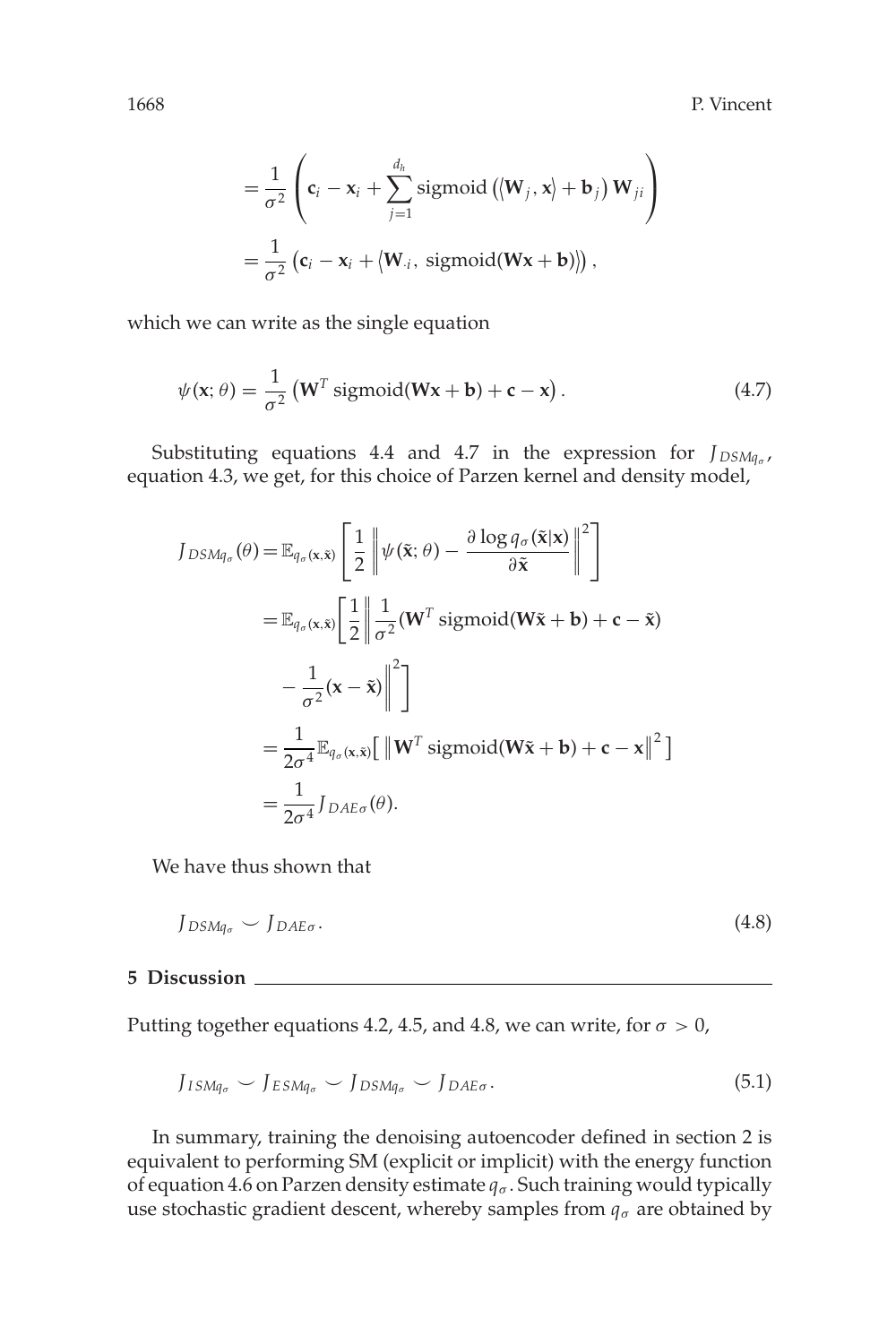corrupting samples from  $D_n$ . And it may be carried out with any of these four optimization objective formulations.<sup>5</sup>

We introduced the kernel-smoothed empirical distribution  $q_{\sigma}$  to show a connection between SM and a simple DAE. Interestingly, the regularized SM criterion *J<sub>ISMreg</sub>* (see equation 3.5) that Kingma and LeCun (2010) recently introduced with the very different motivation of curing possible instabilities, was derived by approximating what amounts to  $J_{ISMq_{\sigma}}$   $^6$  From this perspective, our four  $q_{\sigma}$ -based criteria in equation 5.1, including the DAE, may be seen as alternative approximation-free forms of regularized score matching. A key difference is that, as is done with DAE training, we would optimize stochastic versions of these approximation-free regularized criteria by corrupting training examples (i.e., sampling form  $q_{\sigma}$ ), whereas Kingma and LeCun (2010) optimize an approximation of  $J_{ISMq_{\sigma}}$  , centered on the training samples only (i.e., sampling from  $q_0$ ). Also, whereas  $J_{ISMrec}$ , like the other ISM criteria, requires computing second derivatives, the stochastic version of our novel *J*<sub>DSMq<sub>σ</sub></sub> criterion does not, and thus appears much simpler to implement.

Note that the energy function in equation 4.6 is particular in that its scaling, which we may call its temperature, is chosen to match the corrupting noise level  $\sigma^2$ . This is required only to establish the last equivalence with the specific DAE we considered. But regarding the generic objectives  $J_{ISMq_{\sigma}} \smile J_{ESMq_{\sigma}} \smile J_{DSMq_{\sigma}}$ , their  $\sigma$  may in principle be chosen regardless of the form or temperature of whatever energy function is to be learned. Interestingly, the energy function in equation 4.6, which we designed to yield the equivalence with our denoising autoencoder objective, happens to be very similar to the free energy of a restricted Boltzmann machine with binary hidden units and gaussian visible units (Welling, Rosen-Zvi, & Hinton, 2005; Bengio, Lamblin, Popovici, & Larochelle, 2007; Swersky, 2010). The major difference is that this latter free energy does not have a global temperature scaling of the whole expression.<sup>7</sup> We designed equation 4.6 to exactly yield the denoising version of the classic autoencoder described in section 2. But with tied weights, it may be preferable to allow an extra positive scaling parameter  $\alpha$  for the reconstruction, so that there at least exists an equivalent reparameterization of the model for scaled input data. $8$  This

<sup>&</sup>lt;sup>5</sup>Note, however, that while these  $q_{\sigma}$ -based objectives are formally equivalent, their stochastic gradient descent optimization, based on sampling a limited number of corrupted examples, is likely to behave differently for each objective.

<sup>&</sup>lt;sup>6</sup>A first-order Taylor expansion and a diagonal Hessian approximation are used.

 $7$ Specifically, in the free energy of a gaussian-binary RBM, the softplus terms are not divided by  $\sigma^2$  or scaled in any way.

<sup>&</sup>lt;sup>8</sup>If, for example, one multiplies the input values by 100, one can obtain the same hidden representation as before by dividing **W** by 100. But because of the tied weights, this means that the reconstruction would also be divided by 100 (i.e., there is no equivalent reparameterization), unless it can be compensated by an additional scaling of the reconstruction by a parameter  $\alpha$ .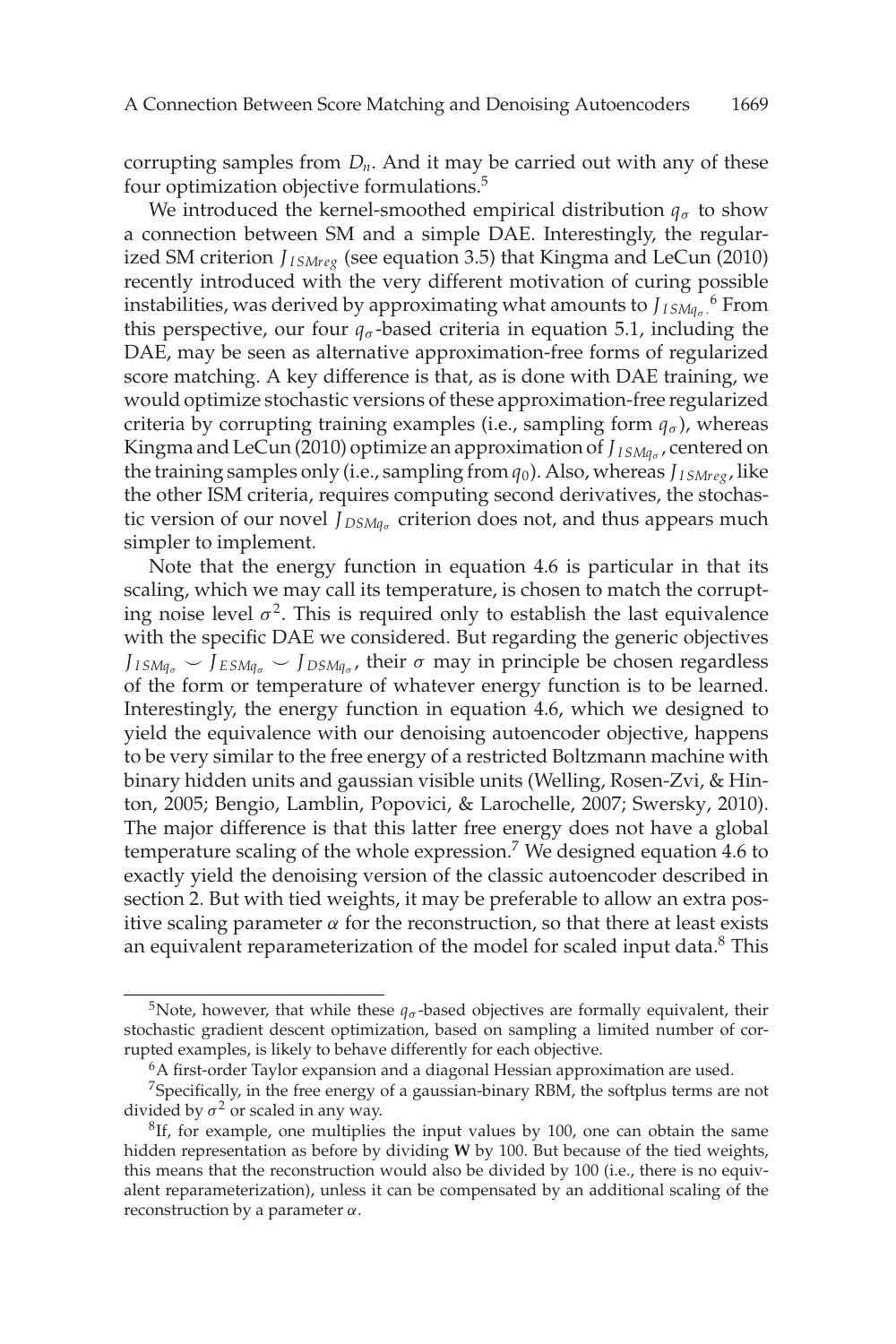is easily obtained in the energy function by multiplying the sum of softplus terms in equation 4.6 by α. We may even allow an arbitrary rescaling factor α*<sup>j</sup>* for each hidden-layer dimension independently by multiplying each softplus term by its own rescaling parameter  $\alpha_j$ , which yields the following more flexible energy function:

$$
E(\mathbf{x}; \underbrace{\mathbf{W}, \mathbf{b}, \mathbf{c}, \alpha, \sigma_m}_{\theta})
$$
\n
$$
= -\frac{1}{\sigma_m^2} \left( \langle \mathbf{c}, \mathbf{x} \rangle - \frac{1}{2} ||\mathbf{x}||^2 + \sum_{j=1}^{d_h} \alpha_j \text{softplus} \left( \langle \mathbf{W}_j, \mathbf{x} \rangle + \mathbf{b}_j \right) \right).
$$

Here we have also included, as model parameter, a  $\sigma_m$  (where *m* stands for model) distinct from the noise  $\sigma$  of the training objective.<sup>9</sup>

Our  $q_{\sigma}$ -based objectives *J*<sub>*ISMq<sub>σ</sub></sub>, <i>J*<sub>ESMqσ</sub>, or *J*<sub>DSMqσ</sub> can be used as alter-</sub> natives to the finite sample objective  $J_{ISMq_0}$  (see equation 3.3) advocated in Hyvärinen (2005) for learning unnormalized densities. Note that  $J_{\emph{ISMq}_0}$  is a special case of  $J_{ISMq_{\sigma}}$  obtained in the limit of  $\sigma \rightarrow 0$ . Also, since Kingma and LeCun (2010) showed that it may be preferable to use a regularized criterion (that they derived from smoothed empirical distribution  $q_{\sigma}$ ), it is likely that our  $q_\sigma$ -based criteria may, for  $\sigma > 0$ , yield better generalization performance than the  $J_{ISMq_0}$  advocated in Hyvärinen (2005).<sup>10</sup> It seems that  $\sigma$  could allow one to choose an optimal bias-variance trade-off for the finite-sample estimation of the true SM gradient of interest  $\nabla_{\theta} J_{ESMa} = \nabla_{\theta} J_{ISMa}$ . While  $\nabla_{\theta} J_{ISMq_0}$  is an unbiased estimator of it,  $\nabla_{\theta} J_{ISMq_0} = \nabla_{\theta} J_{ESMq_0} = \nabla_{\theta} J_{DSMq_0}$ will generally be biased when  $\sigma > 0$  but are also likely to have a lower variance.

Among the three equivalent SM objectives based on  $q_{\sigma}$ , objective  $J_{DSMq_{\sigma}}$ appears particularly interesting as a novel alternative formulation. It was motivated by both the SM and the DAE principles. From DAE, it borrows the idea of learning to denoise artificially corrupted samples, and from SM, it borrows the idea of learning a score function derived from an unnormalized density. *J*<sub>DSMq<sub>σ</sub> may prove simpler and more efficient in practice than the</sub> mathematically equivalent *J*<sub>*ISMq<sub>σ</sub>* because it does not require computing</sub> second derivatives.

Our result is also a significant advance for DAEs. First, we have defined a proper energy function for the considered DAE through equation 4.6.

<sup>&</sup>lt;sup>9</sup>We would, however, have to set  $\sigma_m = \sigma$  to recover a recognizable denoising autoencoder objective.

 $10$ It is also noteworthy that the experimental results of Vincent et al. (2008, 2010) on DAE showed that the best models, judged by their ability to extract useful features, were obtained for nonnegligible values of the noise parameters. Moreover, this way of controlling the model's capacity worked much better than either reducing the hidden layer size or than traditional weight decay.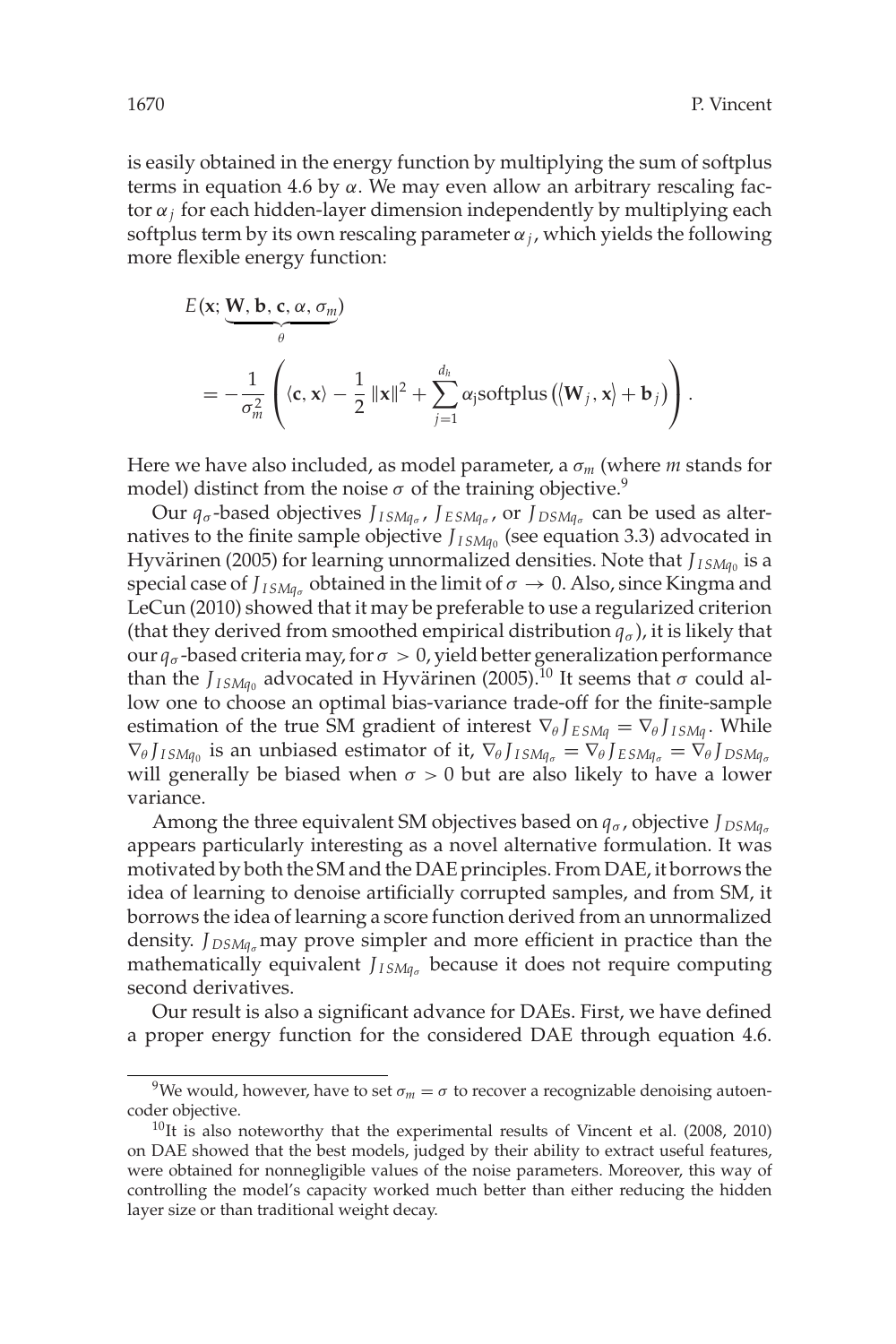This will enable many previously impossible or ill-defined operations on a trained DAE, for example, deciding which is the more likely among several inputs, or sampling from a trained DAE using hybrid Monte Carlo (Duane, Kennedy, Pendleton, & Roweth, 1987). Second, whereas using the same weight matrix ("tied weights") for the encoder and decoder is justified for RBMs, the encoder-decoder framework does not constrain that choice. Previous work on DAEs (Vincent et al., 2008, 2010; Erhan et al., 2010) explored both options, often finding tied weights to yield better empirical results. Within the SM framework presented here, using tied weights between encoder and decoder now has a proper justification, since it follows naturally from differentiating the energy. Third, this framework opens the door to new variants that would naturally fall out from other choices of the energy function.

### **Appendix: Proof That**  $J_{ESMq_{\sigma}} \sim J_{DSMq_{\sigma}}$  **Equation 4.5**  $\_\_$

The explicit score matching criterion using the Parzen density estimator is defined in equation 4.1 as

$$
J_{ESMq_{\sigma}}(\theta) = \mathbb{E}_{q_{\sigma}(\tilde{\mathbf{x}})}\left[\frac{1}{2}\left\|\psi(\tilde{\mathbf{x}};\theta) - \frac{\partial \log q_{\sigma}(\tilde{\mathbf{x}})}{\partial \tilde{\mathbf{x}}}\right\|^2\right],
$$

which we can develop as

$$
J_{ESMq_{\sigma}}(\theta) = \mathbb{E}_{q_{\sigma}(\tilde{\mathbf{x}})} \left[ \frac{1}{2} \left\| \psi(\tilde{\mathbf{x}}; \theta) \right\|^2 \right] - S(\theta) + C_2, \tag{A.1}
$$

where  $C_2 = \mathbb{E}_{q_\sigma(\tilde{\mathbf{x}})} \left[ \frac{1}{2} \right] \frac{\partial \log q_\sigma(\tilde{\mathbf{x}})}{\partial \tilde{\mathbf{x}}} \right]^2$  is a constant that does not depend on  $\theta$ , and

$$
S(\theta) = \mathbb{E}_{q_{\sigma}(\tilde{\mathbf{x}})} \left[ \left\langle \psi(\tilde{\mathbf{x}}; \theta), \frac{\partial \log q_{\sigma}(\tilde{\mathbf{x}})}{\partial \tilde{\mathbf{x}}} \right\rangle \right]
$$
  
\n
$$
= \int_{\tilde{\mathbf{x}}} q_{\sigma}(\tilde{\mathbf{x}}) \left\langle \psi(\tilde{\mathbf{x}}; \theta), \frac{\partial \log q_{\sigma}(\tilde{\mathbf{x}})}{\partial \tilde{\mathbf{x}}} \right\rangle d\tilde{\mathbf{x}}
$$
  
\n
$$
= \int_{\tilde{\mathbf{x}}} q_{\sigma}(\tilde{\mathbf{x}}) \left\langle \psi(\tilde{\mathbf{x}}; \theta), \frac{\frac{\partial}{\partial \tilde{\mathbf{x}}} q_{\sigma}(\tilde{\mathbf{x}})}{q_{\sigma}(\tilde{\mathbf{x}})} \right\rangle d\tilde{\mathbf{x}}
$$
  
\n
$$
= \int_{\tilde{\mathbf{x}}} \left\langle \psi(\tilde{\mathbf{x}}; \theta), \frac{\partial}{\partial \tilde{\mathbf{x}}} q_{\sigma}(\tilde{\mathbf{x}}) \right\rangle d\tilde{\mathbf{x}}
$$
  
\n
$$
= \int_{\tilde{\mathbf{x}}} \left\langle \psi(\tilde{\mathbf{x}}; \theta), \frac{\partial}{\partial \tilde{\mathbf{x}}} \int_{\mathbf{x}} q_0(\mathbf{x}) q_{\sigma}(\tilde{\mathbf{x}} | \mathbf{x}) d\mathbf{x} \right\rangle d\tilde{\mathbf{x}}
$$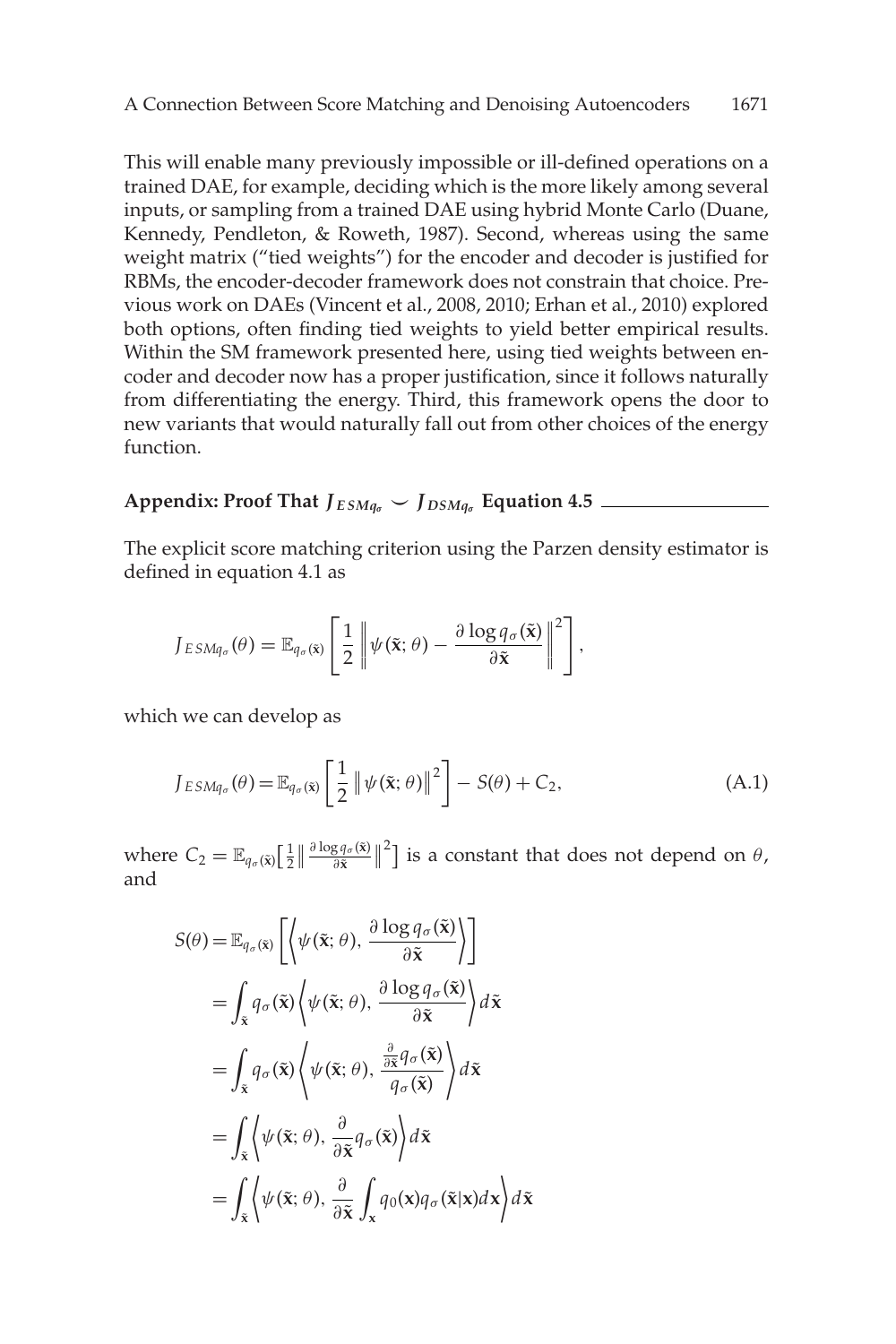1672 P. Vincent

$$
\begin{split}\n&= \int_{\tilde{\mathbf{x}}} \left\langle \psi(\tilde{\mathbf{x}}; \theta), \int_{\mathbf{x}} q_0(\mathbf{x}) \frac{\partial q_\sigma(\tilde{\mathbf{x}}|\mathbf{x})}{\partial \tilde{\mathbf{x}}} d\mathbf{x} \right\rangle d\tilde{\mathbf{x}} \\
&= \int_{\tilde{\mathbf{x}}} \left\langle \psi(\tilde{\mathbf{x}}; \theta), \int_{\mathbf{x}} q_0(\mathbf{x}) q_\sigma(\tilde{\mathbf{x}}|\mathbf{x}) \frac{\partial \log q_\sigma(\tilde{\mathbf{x}}|\mathbf{x})}{\partial \tilde{\mathbf{x}}} d\mathbf{x} \right\rangle d\tilde{\mathbf{x}} \\
&= \int_{\tilde{\mathbf{x}}} \int_{\mathbf{x}} q_0(\mathbf{x}) q_\sigma(\tilde{\mathbf{x}}|\mathbf{x}) \left\langle \psi(\tilde{\mathbf{x}}; \theta), \frac{\partial \log q_\sigma(\tilde{\mathbf{x}}|\mathbf{x})}{\partial \tilde{\mathbf{x}}} \right\rangle d\mathbf{x} d\tilde{\mathbf{x}} \\
&= \int_{\tilde{\mathbf{x}}} \int_{\mathbf{x}} q_\sigma(\tilde{\mathbf{x}}, \mathbf{x}) \left\langle \psi(\tilde{\mathbf{x}}; \theta), \frac{\partial \log q_\sigma(\tilde{\mathbf{x}}|\mathbf{x})}{\partial \tilde{\mathbf{x}}} \right\rangle d\mathbf{x} d\tilde{\mathbf{x}} \\
&= \mathbb{E}_{q_\sigma(\tilde{\mathbf{x}}, \mathbf{x})} \left[ \left\langle \psi(\tilde{\mathbf{x}}; \theta), \frac{\partial \log q_\sigma(\tilde{\mathbf{x}}|\mathbf{x})}{\partial \tilde{\mathbf{x}}} \right\rangle \right].\n\end{split}
$$

Substituting this expression for  $S(\theta)$  in equation A.1 yields

$$
J_{ESMq_{\sigma}}(\theta) = \mathbb{E}_{q_{\sigma}(\tilde{\mathbf{x}})} \left[ \frac{1}{2} \left\| \psi(\tilde{\mathbf{x}}; \theta) \right\|^2 \right]
$$

$$
-\mathbb{E}_{q_{\sigma}(\mathbf{x}, \tilde{\mathbf{x}})} \left[ \left\langle \psi(\tilde{\mathbf{x}}; \theta), \frac{\partial \log q_{\sigma}(\tilde{\mathbf{x}}|\mathbf{x})}{\partial \tilde{\mathbf{x}}} \right\rangle \right] + C_2.
$$
(A.2)

We also have defined in equation 4.3,

$$
J_{DSMq_{\sigma}}(\theta) = \mathbb{E}_{q_{\sigma}(\mathbf{x}, \tilde{\mathbf{x}})}\left[\frac{1}{2} \left\|\psi(\tilde{\mathbf{x}}; \theta) - \frac{\partial \log q_{\sigma}(\tilde{\mathbf{x}}|\mathbf{x})}{\partial \tilde{\mathbf{x}}}\right\|^2\right],
$$

which we can develop as

$$
J_{DSMq_{\sigma}}(\theta) = \mathbb{E}_{q_{\sigma}(\tilde{\mathbf{x}})} \left[ \frac{1}{2} \left\| \psi(\tilde{\mathbf{x}}; \theta) \right\|^2 \right]
$$

$$
- \mathbb{E}_{q_{\sigma}(\mathbf{x}, \tilde{\mathbf{x}})} \left[ \left\langle \psi(\tilde{\mathbf{x}}; \theta), \frac{\partial \log q_{\sigma}(\tilde{\mathbf{x}}|\mathbf{x})}{\partial \tilde{\mathbf{x}}} \right\rangle \right] + C_3, \tag{A.3}
$$

where  $C_3 = \mathbb{E}_{q_\sigma(\mathbf{x},\tilde{\mathbf{x}})} \Big[\frac{1}{2} \Big| \frac{\partial \log q_\sigma(\tilde{\mathbf{x}}|\mathbf{x})}{\partial \tilde{\mathbf{x}}} \Big|^2 \Big]$  is a constant that does not depend on θ.

Looking at equations A.2 and A.3, we see that  $J_{ESMq_{\sigma}}(\theta) = J_{DSMq_{\sigma}}(\theta) +$  $C_2 - C_3$ . We have thus shown that the two optimization objectives are equivalent.

#### **Acknowledgments**

I thank Yoshua Bengio, Olivier Delalleau, and the other members of the Lisa Lab who provided timely feedback, as well as two anonymous referees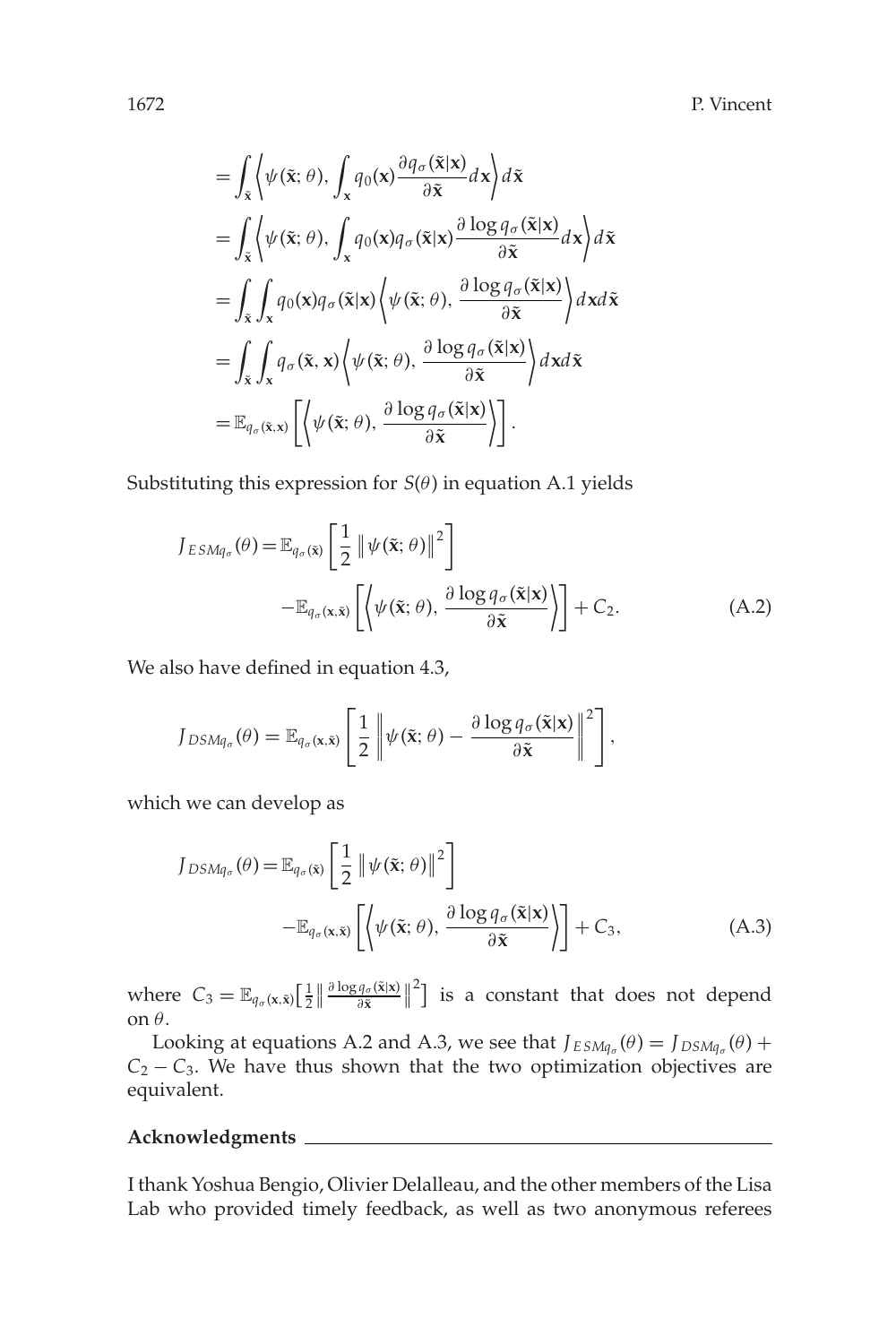whose thoughtful comments and suggestions helped improve this note. This research was supported by NSERC, MITACS, and FQRNT.

#### **References**

- Bengio, Y., Lamblin, P., Popovici, D., & Larochelle, H. (2007). Greedy layer-wise training of deep networks. In B. Schölkopf, J. Platt, & T. Hoffman (Eds.), Advances in *neural information processing systems, 19* (pp. 153–160). Cambridge, MA: MIT Press.
- Duane, S., Kennedy, A., Pendleton, B., & Roweth, D. (1987). Hybrid Monte Carlo. *Phys. Lett. B, 195*, 216–222.
- Erhan, D., Bengio, Y., Courville, A., Manzagol, P.-A., Vincent, P., & Bengio, S. (2010). Why does unsupervised pre-training help deep learning? *Journal of Machine Learning Research, 11*, 625–660.
- Gallinari, P., LeCun, Y., Thiria, S., & Fogelman-Soulie, F. (1987). Memoires associatives distribués. In *Proceedings of COGNITIVA 87*. Paris: Cesta-Afcet.
- Hinton, G. E. (2002). Training products of experts by minimizing contrastive divergence. *Neural Computation, 14*, 1771–1800.
- Hinton, G. E., Osindero, S., & Teh, Y.-W. (2006). A fast learning algorithm for deep belief nets. *Neural Computation, 18*, 1527–1554.
- Hyvärinen, A. (2005). Estimation of non-normalized statistical models using score matching. *Journal of Machine Learning Research, 6*, 695–709.
- Hyvärinen, A. (2007a). Connections between score matching, contrastive divergence, and pseudolikelihood for continuous-valued variables. *IEEE Transactions on Neural Networks, 18*, 1529–1531.
- Hyvärinen, A. (2007b). Some extensions of score matching. Computational Statistics *and Data Analysis, 51*, 2499–2512.
- Hyvärinen, A. (2008). Optimal approximation of signal priors. Neural Computation, *20*(12), 3087–3110.
- Kingma, D., & LeCun, Y. (2010). Regularized estimation of image statistics by score matching. In J. Lafferty, C.K.I. Williams, J. Shawe-Taylor, R. Zemel, & A. Culotta (Eds.), *Advances in neural information processing systems, 23* (pp. 1126–1134). Cambridge, MA: MIT Press.
- LeCun, Y. (1987). *Modèles connexionistes de l'apprentissage*. Unpublished doctoral dissertation, Université de Paris VI.
- Lyu, S. (2010). Interpretation and generalization of score matching. In *Proceedings of the 25th Conference in Uncertainty in Artificial Intelligence (UAI'09)*. Corvallis, OR: AUAI Press.
- Marlin, B., Swersky, K., Chen, B., & de Freitas, N. (2010). Inductive principles for restricted Boltzmann machine learning. In *Proceedings of The Thirteenth International Conference on Artificial Intelligence and Statistics (AISTATS'10)* (Vol. 9, pp. 509–516). N.p.: JMLR.
- Movellan, J. R. (2008). Contrastive divergence in gaussian diffusions. *Neural Computation, 20*(9), 2238–2252.
- Seung, S. H. (1998). Learning continuous attractors in recurrent networks. In M. Jordan, M. Kearns, & S. Solla (Eds.), *Advances in neural information processing systems, 10* (pp. 654–660). Cambridge, MA: MIT Press.